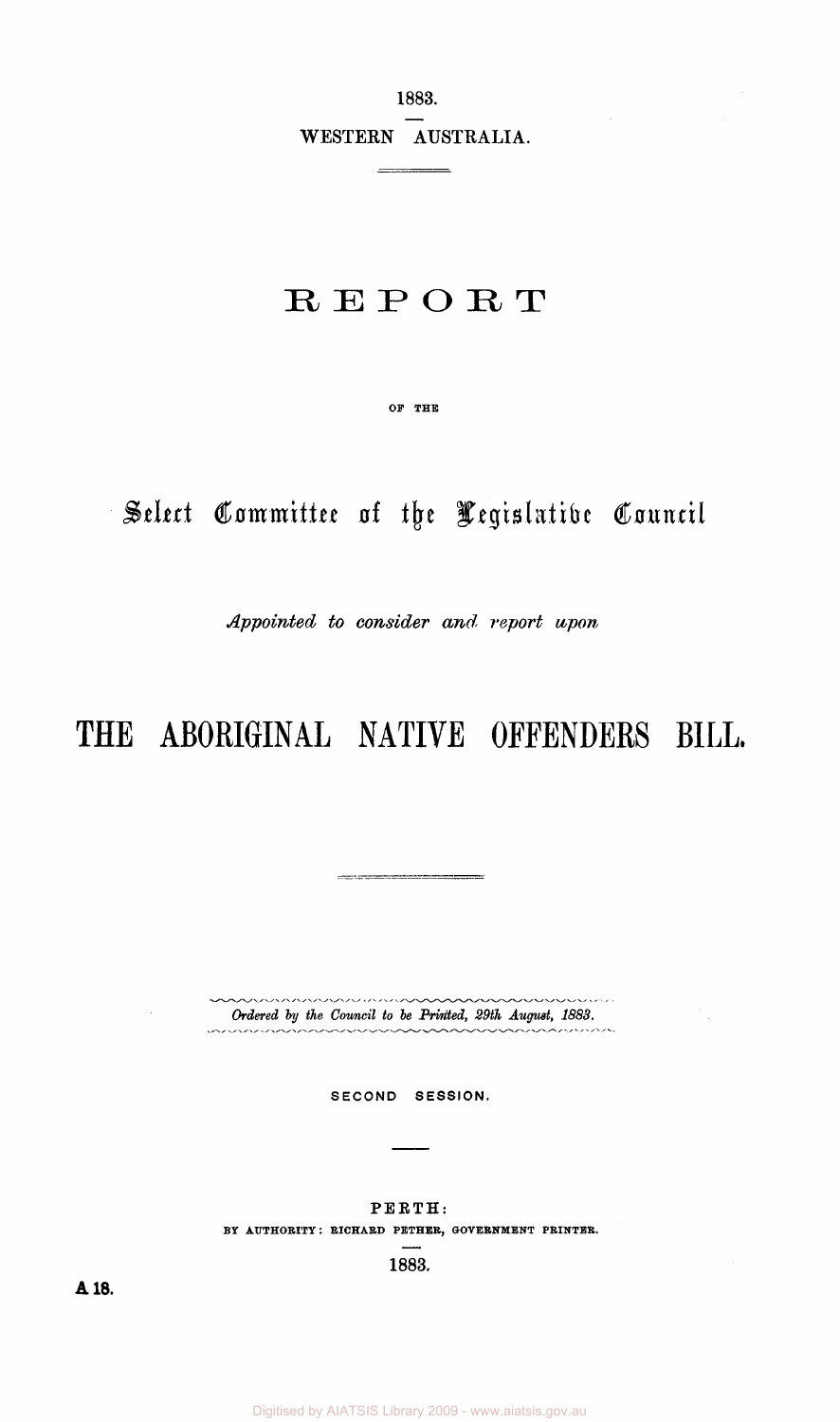#### EXTRACTED FROM THE MINUTES.

#### WEDNESDAY, 15TH AUGUST, 1883.

ABORIGINAL NATIVE OFFENDERS BILL.—The Order of the Day for the further consideration of this Bill in Committee being read, the Honorable A. P. Hensman moved, That the Order of the Day be discharged, and the Bill be referred to a Select Committee; such Committee to consist of the Honorable J. Forrest, Mr. Brown, Mr. Steere, Mr. Grant, and the Mover, and, by leave, Sir T. C. Campbell and Mr. Burt; and to report on 24th August.

Question—put and passed.

#### WEDNESDAY, 29TH AUGUST.

ABORIGINAL NATIVE OFFENDERS BILL—-REPORT OF SELECT COMMITTEE.—Mr. Steere brought up the Report of the Select Committee appointed to consider and report upon this Bill, and moved, That it be received.

Question—put and passed.

Report received, and ordered to be printed.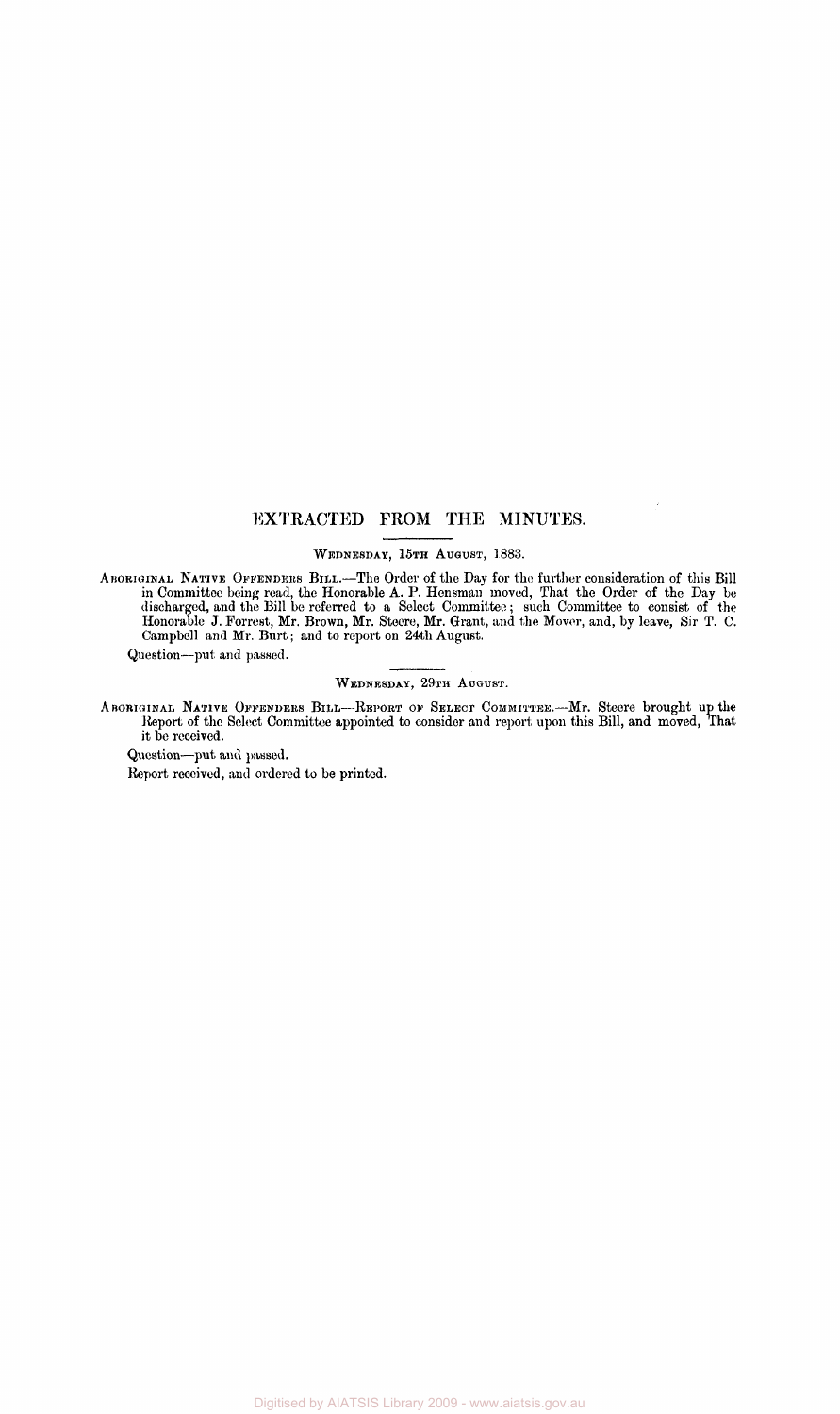### **REPOR T**

OF THE SELECT COMMITEE, consisting of the Honorable A. P. Hensman, the Honorable J. Forrest, Mr. Brown, Mr. Burt, Sir T. C. Campbell, Mr. Grant, and Mr. Steere, appointed to consider and report upon the Bill intituled "An Act to consolidate and amend the laws providing for the Summary Trial and Punishment of Aboriginal Native Offenders in certain cases."

YOUR COMMITTEE, having discussed the provisions of the Bill which has been referred to them by Your Honorable House, with an earnest desire to endeavor to arrive at some satisfactory solution of the differences of opinion which exist as to the principles which should be adopted in dealing with a measure for the summary trial of aboriginal offenders, have by a majority adopted the following principles, which they think might be accepted by Your Honorable House as a guide in framing the above measure:-

- 1. That a Magistrate with one or more Justices should be enabled to give two years' imprisonment.
- 2. That two Justices should be enabled to give one year's imprisonment.
- 3. That there shall be no cumulative sentences.
- 4. That a Magistrate with one or more Justices, or a Magistrate alone, be empowered to flog in lieu of imprisonment (a similar provision being embodied in the law now in force).

The Committee is of opinion that, should Your Honorable House concur in the foregoing suggestions, the Bill for dealing with the summary trial of native offenders should be drafted in accordance therewith.

I concur, except as to point 4. ALFRED P. HENSMAN.

#### JAS. G. LEE STEERE,

Chairman.

We dissent from the above recommendations, and are of opinion that summary jurisdiction to sentence aboriginal natives to imprisonment or to whipping should be vested in Her Majesty's Justices of the Peace without regard to their official status, as is all other summary jurisdiction carrying with it the power to imprison or to whip in England and in Australia.

To provide that a paid official shall have power alone to award summarily a punishment that any number of unpaid Justices shall be debarred from awarding independently of an unpaid Justice, as is proposed by the Committee, would constitute an unwise departure from the course of English and Australian legislation, which goes no further than to allow a paid Justice to exercise the power of two or more unpaid Justices. The proposal constitutes an insult offered to the intelligence and integrity of Her Majesty's Justices of the Peace throughout the Colony of Western Australia, and if carried into law would be subversive of that independence of thought and action which should always accompany judicial decisions.

Under the proposal of the majority of the Committee, the graver cases would have to be tried before a tribunal upon which one of the Justices was a paid official; this course would necessitate needless expenditure to the Crown, and loss to the complainants in bringing the offenders to justice, and thereby be a temptation to sufferers from offences by aboriginal natives to deal with the offenders outside the provisions of law, a result which, in the interests of the natives, we desire to guard against.